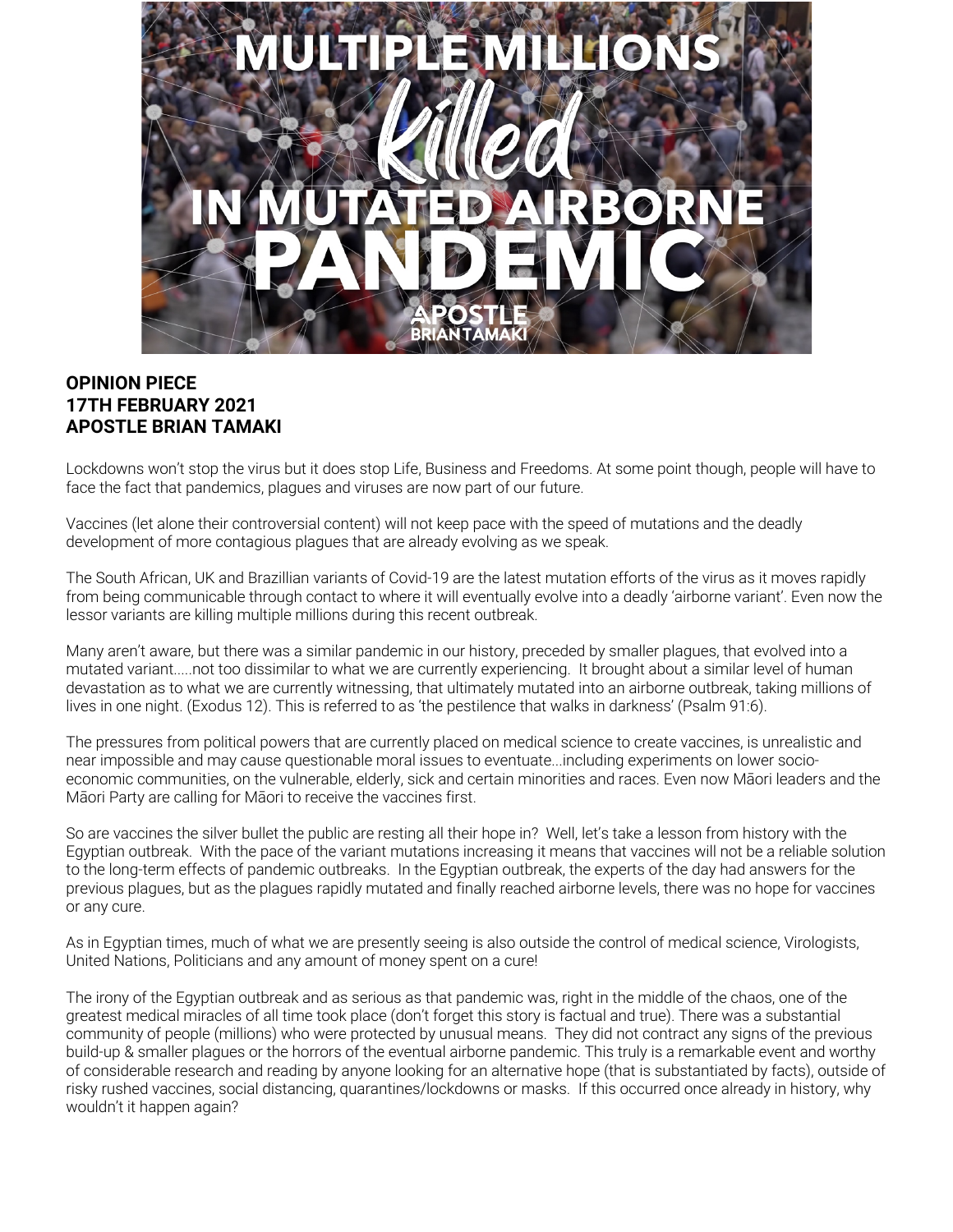Yet, there is an option that allows you and your family to have a chance in the face of this fear and pandemics, and it has already been proven. This community was protected by what I call the "PS-91 Policy", as all others around them at the time were devastated by these plagues. The "PS-91 Policy" could also be known as "The Secret Place Protection Plan." I boldly declared this PS-91 policy over our Destiny Church movement, New Zealand and Australia, back in March 2020 at the beginning of this outbreak. Since then we've had a large number of our people involved in testing stations throughout New Zealand, we have thousands of members across the movement, and not one person has contracted the virus.

Let's learn again from history how that certain community of people avoided any form of contraction of the plagues or pandemic. Simple...they believed in the PS-91 Policy, which is the abbreviation for "Psalm 91". There are two major requirements of Psalm 91 that they kept, and that we need to keep in order to be under the protection of this supernatural power. The Secret Place as referred to in verse 1 of Psalm 91 is revealing of two powerful requirements:

*1.* In the middle of the pandemic outbreak, these people were protected by being connected together by a common identifiable community. They connected together by being in a certain place historically known as Goshen. Genesis 45:10 *"You shall dwell in the land of Goshen, and you shall be near to me, you and your children, your children's children...........There I will provide for you, lest you and your household, and all that you have, come to poverty; for there are still five years of famine (plagues/pandemics)."* 

They were protected by connection, so the pandemic could not touch them. Goshen was a community of people who clearly identified with and where connected to God. This community of people in Goshen lived amongst others but remained untouched. How did this group of people survive it? They believed in Psalm 91! They survived one of the worst pandemics of all time.

*2.* Psalm 91:1 also refers to the second part of the Secret Place that has a deeply spiritual meaning in contrast to the above point (an identity to a **physical** community). This reveals how God was given the deepest part of an individual's life, which was their spirit, where Christ would live Himself – the Secret Place. When this is achieved, people gain access to The Blood of Christ. No other religions or gods qualify in this. This Blood of Jesus at His death and His powerful resurrection from the dead, is available to those who are in Christ.

So the community of Goshen symbolically applied The Blood over the doors of their house, protecting them from all plagues, pestilences and pandemics. This Blood protected the believer and their family from the terrorising airborne variant which inflicted death on millions in one night – this was known as the angel of death. Exodus 12:23 *"...and when He sees the blood on the lintel and on the two doorposts, the Lord will pass over the door and not allow the destroyer to come into your houses to strike you."*

This same God, who protected those in Goshen from plagues and pestilences, can protect you and your family the same again today.

There is no need to live in fear or be angry at present-day events. When you apply the PS-91 policy you can now live and walk freely amongst the "*deadly pestilence that walks by darkness and the deadly destruction that lays waste at noon"* (Psalm 91:6.)

Take a look for yourself at the full PS-91 Policy:

## *Psalm 91*

### *1He who dwells in the secret place of the Most High*

*Shall abide under the shadow of the Almighty. <sup>2</sup> I will say of the LORD, "He is my refuge and my fortress; My God, in Him I will trust."*

#### *<sup>3</sup> Surely He shall deliver you from the snare of the fowler And from the perilous pestilence.*

*4He shall cover you with His feathers, And under His wings you shall take refuge; His truth shall be your shield and buckler. <sup>5</sup> You shall not be afraid of the terror by night, Nor of the arrow that flies by day, 6Nor of the pestilence that walks in darkness, Nor of the destruction that lays waste at noonday.*